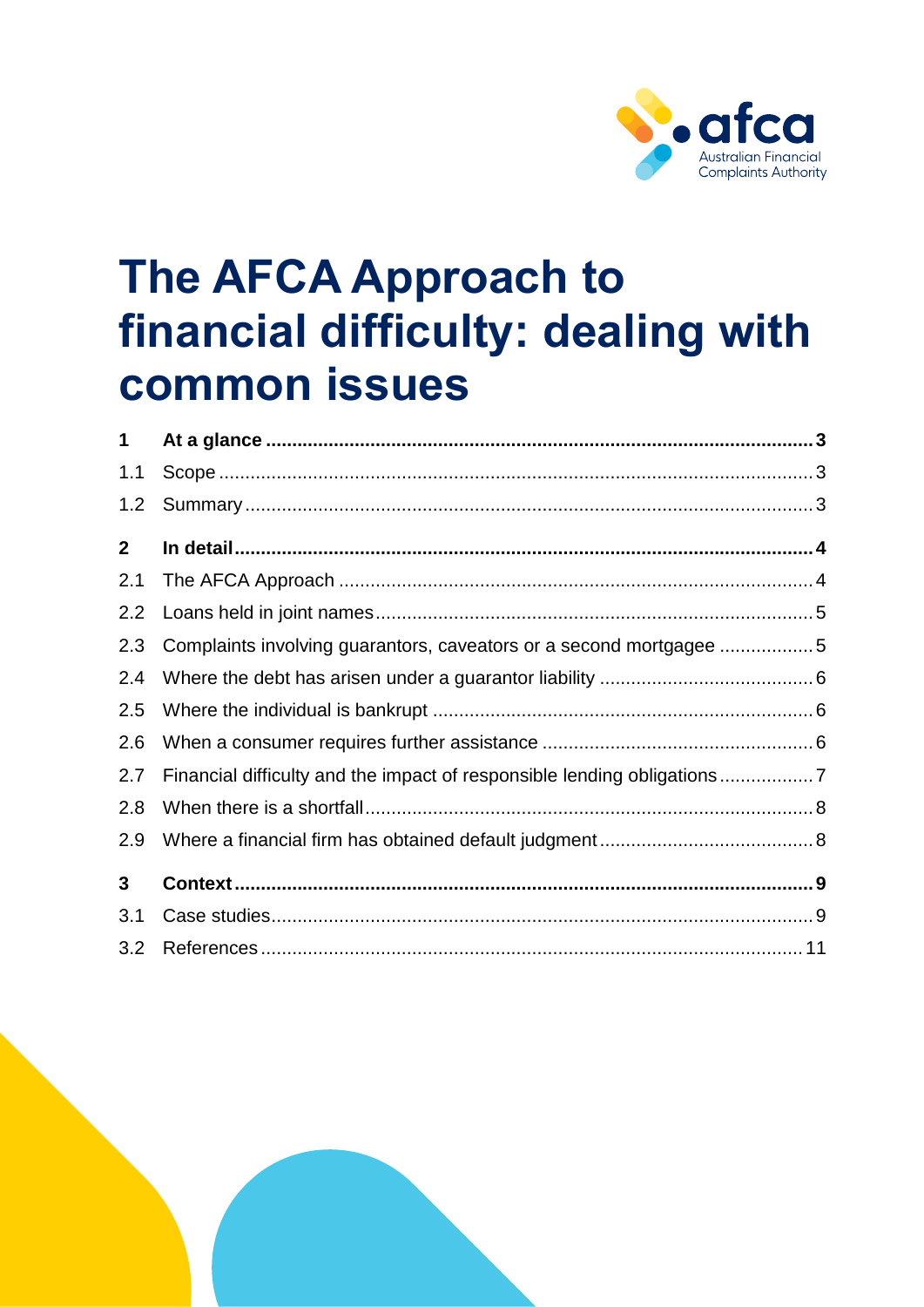We have created a series of AFCA Approach documents, such as this one, to help consumers and financial firms better understand how we reach decisions about key issues.

These documents explain the way we approach some common issues and complaint types that we see at AFCA. However, it is important to understand that each complaint that comes to us is unique, so this information is a guide only. No determination (decision) can be seen as a precedent for future cases, and no AFCA Approach document can cover everything you might want to know about key issues.

The AFCA approach to final different to final different  $\mathcal{A}$  of  $\mathcal{A}$  of 133 of 133 of 133 of 133 of 133 of 133 of 133 of 133 of 133 of 133 of 133 of 133 of 133 of 133 of 133 of 133 of 133 of 133 of 133 of 133 of 1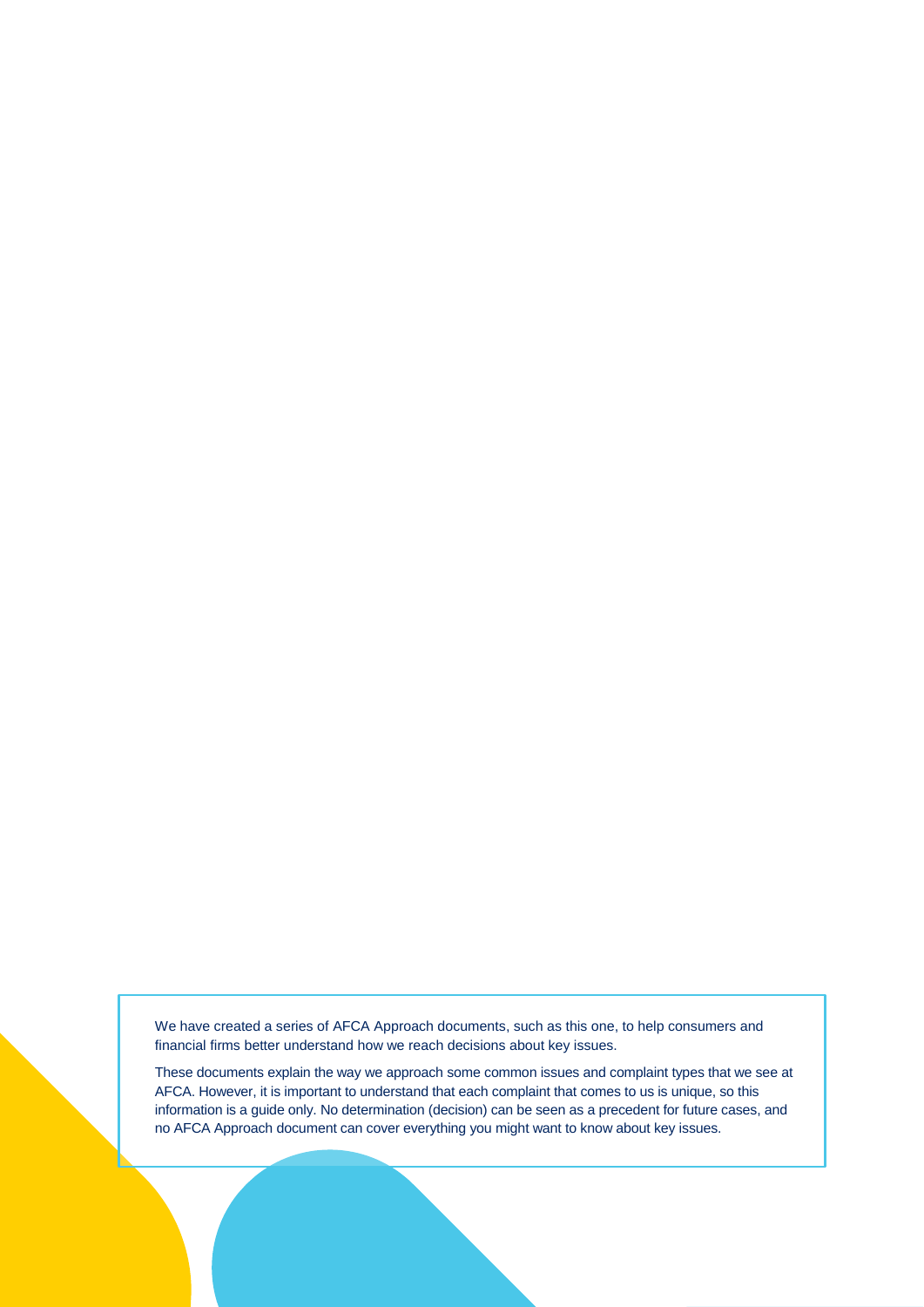# <span id="page-2-0"></span>1 At a glance

# <span id="page-2-1"></span>**1.1 Scope**

When a consumer (an individual or small business owner) experiences financial difficulty, they will often ask their financial firm to help them with a repayment arrangement. Many successful arrangements are entered into regularly, but sometimes the consumer and financial firm are not able to agree on an arrangement that suits them both. That's where AFCA can help. The approach has been adopted from AFCA's predecessor scheme, the Financial Ombudsman Service.

## <span id="page-2-2"></span>**1.2 Summary**

#### **Who should read this document?**

Financial firms that deal with consumer representatives and consumers (individuals and small business owners) who are experiencing financial difficulty.

Anyone who wants to understand some common issues we see in financial difficulty complaints including:

- loans held in joint names.
- where there are guarantors, caveators or a second mortgagee.
- where the debt has arisen under a quarantor liability.
- where the debtor is bankrupt.
- where the financial firm has obtained a default judgment.
- where a consumer requires further assistance.
- where there is a shortfall after the sale of a property.

#### **Summary of the AFCA Approach**

Financial difficulty occurs when a consumer is unexpectedly unable to meet their repayment obligations. This can be due to a variety of causes including accident, separation, death of a family member, unexpected medical or funeral expenses, reduction of work hours, redundancy, or a downturn in business.

Our experience has shown that complaints between consumers in financial difficulty and their financial firms occur most commonly in circumstances where one or both of the parties fail to:

- identify the financial difficulty and provide sufficient information to understand it
- propose a solution that is robust and relevant to the circumstances
- take appropriate action when the financial difficulty is not able to be overcome, and
- ensure that any resolution agreements reached bring finality to the issue.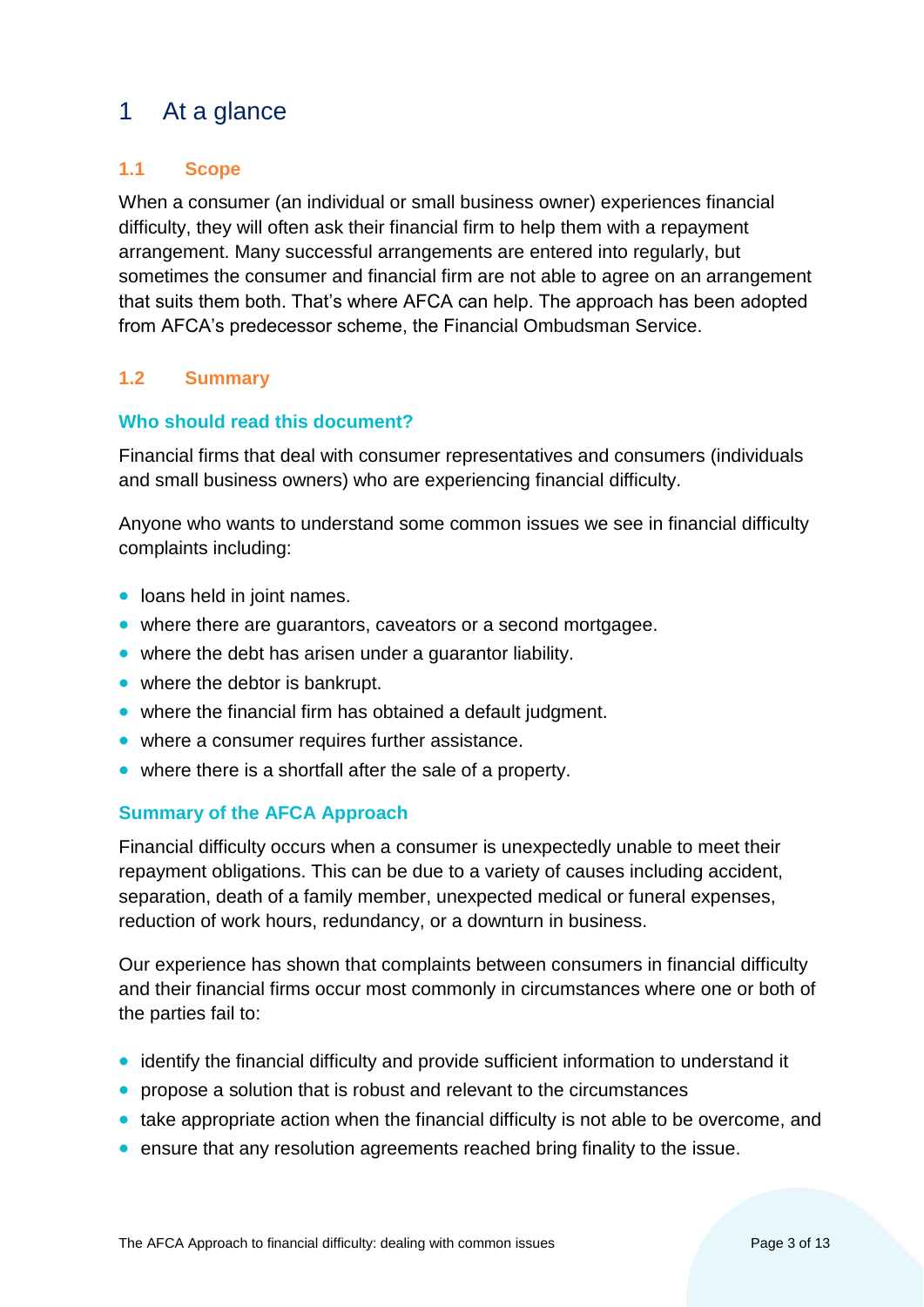Where a loan is held in joint names, a financial firm may agree to a payment arrangement or contract variation as requested by one joint borrower, even if the coborrower may not be willing to agree to any variation. This may happen, for example, where there has been a marriage breakdown. More information about our approach to joint facilities can be found in the AFCA Approach to Joint Facilities and Family Violence.

A financial firm should not insist on getting the consent of guarantors, caveators or second mortgagees as a condition of granting a contract variation. A financial firm should also not delay in assessing a hardship request, or consider itself limited in the types of assistance it can offer, just because there are guarantors, caveators or second mortgagees involved in the contract. If, however, there is a Deed of Priority in place with a second mortgagee, it may be appropriate to obtain their prior consent if required by the Deed.

Bankruptcy alone is not sufficient reason for a financial firm to decline hardship assistance for a secured debt. However, the consumer will need to show that they would be able to repay the debt if a contract variation was granted.

Where a financial firm has obtained default judgment against a consumer, it may in some cases be appropriate for the financial firm to delay enforcing the default judgment, if the consumer requests this. Examples of where delaying enforcement might be appropriate include where the consumer is taking steps to sell the security property themselves, or is in the process of refinancing the debt with another lender.

We consider that where an unforeseen new event of financial difficulty has occurred, the financial firm should review any new request for assistance with fresh eyes, independently of any previous agreements. While this may occur after a period of financial difficulty assistance has come to an end, it can also happen during this time.

It is important that the financial firm forms its own view on any repayment proposal. Although a lender may consult with its Lenders Mortgage Insurer (LMI), it is our view that the financial firm should come to its own decision about the consumer's ability to repay the loan or it may fail to give real and genuine consideration to a hardship variation.

# <span id="page-3-0"></span>2 In detail

# <span id="page-3-1"></span>**2.1 The AFCA Approach**

Understanding why a consumer is experiencing financial difficulty is important to be able to identify an appropriate solution. However, in most cases, finding out why should not be a barrier to considering a request.

A consumer might identify that they are, or soon will be, in financial difficulty, even though their account is not in arrears. In these circumstances we consider that a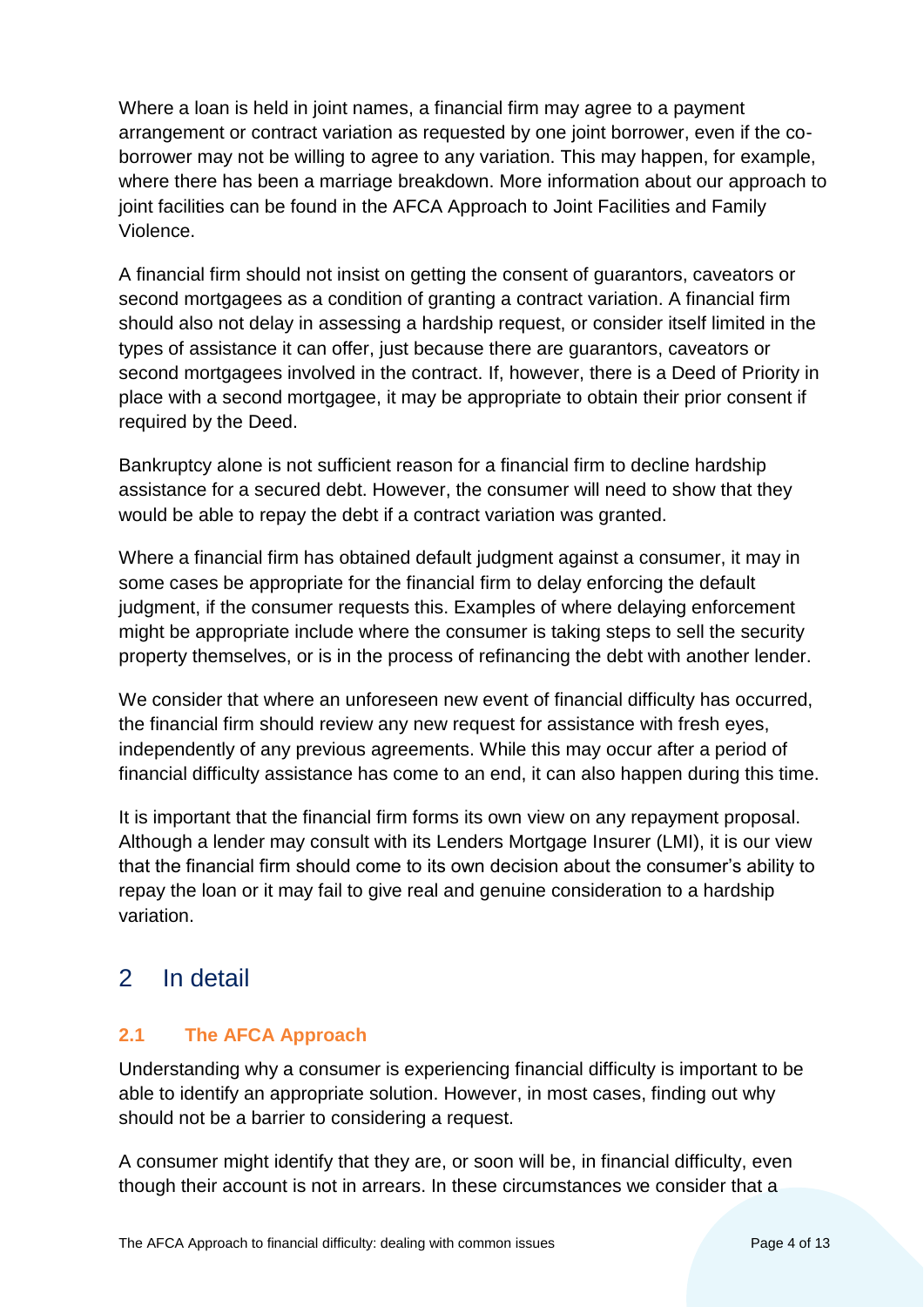consumer should contact their financial firm sooner rather than later, and the financial firm should try to work with the consumer to work out a suitable repayment arrangement to overcome the financial difficulty.

Financial firms are increasingly willing to identify customers who may be experiencing financial difficulty. This can be done in many ways, such as supporting internal training, identifying high-risk accounts, and being willing to understand the reasons why accounts may be unpaid or paid late.

It is better for all parties if a financial firm provides financial difficulty assistance promptly and early, when it will have the greatest impact. We encourage the early identification of customers who may be experiencing financial difficulty.

# <span id="page-4-0"></span>**2.2 Loans held in joint names**

In some cases, a contract variation may be requested by one joint borrower, and the co-borrower may not be willing to agree to any variation. This may happen, for example, where there has been a marriage breakdown.

As each borrower is both jointly and severally liable to their obligations under a loan, each borrower is individually entitled to make a financial difficulty request to their financial firm.

We expect financial firms to work with an individual borrower who is requesting assistance, and to discuss options for resolving their financial difficulty. If one joint borrower can demonstrate that they would be able to meet ongoing repayments if assistance was provided, then the options should be fully explored even if the coborrower is not involved.

If one joint borrower would not be able to meet repayments to a joint facility without the support of the co-borrower, an appropriate resolution may be for the financial firm to agree to a short-term arrangement with one borrower only. This would allow the borrowers time to finalise their affairs and resolve any disagreement between themselves – for example, in the Family Court. We would not, however, expect a financial firm to wait for an indefinite period without payments while a Family Court matter was resolved.

More information about our approach to financial difficulty for joint facilities can be found in the AFCA Approach to joint facilities and family violence.

## <span id="page-4-1"></span>**2.3 Complaints involving guarantors, caveators or a second mortgagee**

In some cases, financial firms have refused to consider a variation without first obtaining the consent of any guarantor, caveator or second mortgagee. This is despite most guarantee contracts allowing a variation to be covered by the guarantee, even without the prior consent of the guarantor, and a first mortgagee taking priority over caveats or second mortgagees.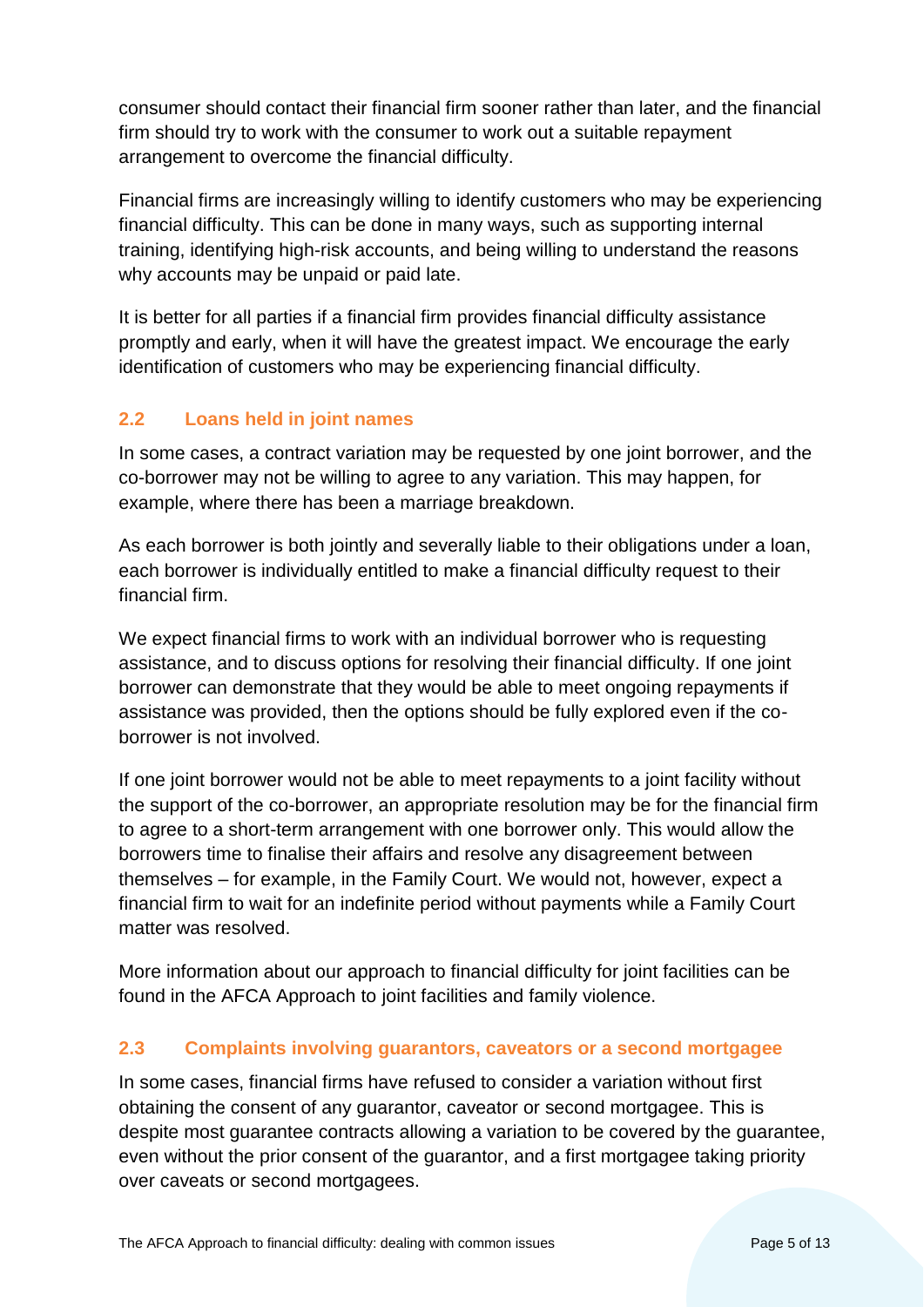It is our view that in most cases the financial firm should not insist on getting the consent of guarantors, caveators or second mortgagees as a condition of granting a contract variation. An exception may be where the borrower's liability under a regulated contract is increased and the financial firm wishes to hold the guarantor liable for the increase above the existing guarantee limit. A financial firm should also not delay in assessing a hardship request, or consider itself limited in the types of assistance it can offer, just because there are guarantors, caveators or second mortgagees involved in the contract. If, however, there is a Deed of Priority in place with a second mortgagee, it may be appropriate to obtain their prior consent if required by the Deed.

## <span id="page-5-0"></span>**2.4 Where the debt has arisen under a guarantor liability**

We consider that it is good industry practice to give genuine consideration to a guarantor's financial difficulty; however, the options available to a guarantor will be different to those of a borrower.

The options available may include a short-term repayment arrangement or a reasonable time for the guarantor to either refinance the debt with a third party or undertake the sale of assets.

# <span id="page-5-1"></span>**2.5 Where the individual is bankrupt**

Bankruptcy alone is not a sufficient reason for a financial firm to decline hardship assistance for a secured debt. We would still expect the financial firm to seek information about the individual's current financial circumstances, and to offer appropriate assistance based on an assessment of that information. The individual needs to be able to demonstrate that they would be able to repay the debt if a contract variation was granted.

In complaints where an individual is bankrupt, we require the consent of their Trustee in Bankruptcy to consider any complaint. If a complaint involves a secured asset that has vested in the Trustee (that is, a Trustee has been given the power and authority to deal with the asset), such as the individual's home, then we will invite the Trustee to attend any telephone conciliation conference we hold. If the Trustee decides not to attend, any outcome may be subject to the Trustee's consent.

## <span id="page-5-2"></span>**2.6 When a consumer requires further assistance**

We commonly see cases where a repayment arrangement has been made as a result of a request for assistance and then at the end of that arrangement, the consumer seeks further assistance. This may happen because the original assistance was not realistic or robust enough for the circumstances, or it may be that an anticipated change in circumstances has not eventuated. For example, the consumer may have expected to secure a new job, but this has not happened. It could also be that an entirely new cause of financial difficulty has arisen.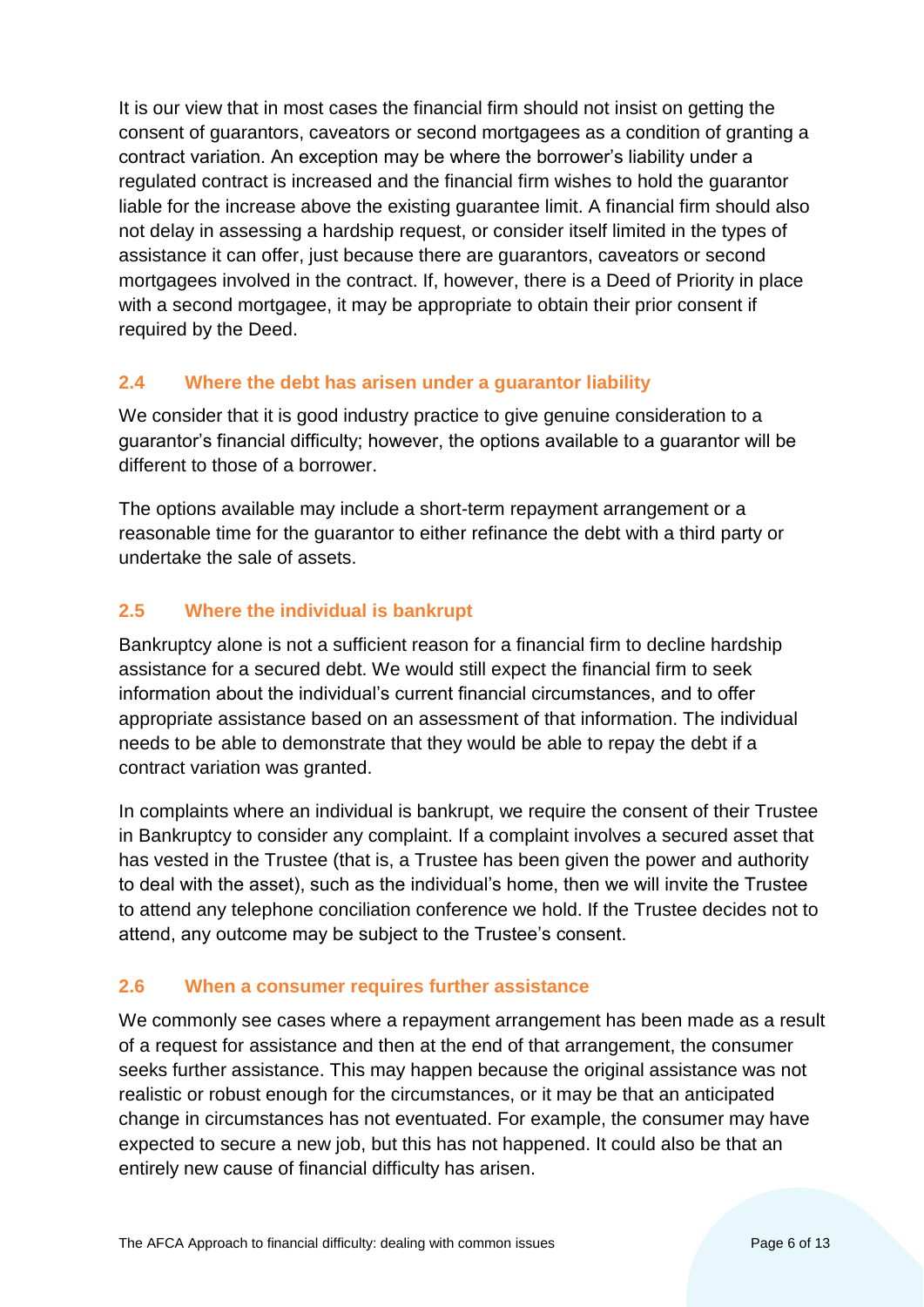We consider that where an unforeseen new event of financial difficulty has occurred, the financial firm should review any new request for assistance with fresh eyes, independently of any previous agreements. While this may occur after a period of financial difficulty assistance has come to an end, it can also happen during a period of financial difficulty assistance if the new event could not have been reasonably foreseen at the time the period of assistance commenced.

If a reasonable alternative is available that will help the consumer overcome their financial difficulty, it should not be overlooked purely because the consumer was previously unable to maintain an agreement.

When we consider complaints of this type, we take this approach:

- If there is a demonstrated, material improvement in the consumer's circumstances, but some further support is still required, we expect the financial firm to reassess the circumstances. This is because a further measure of assistance may be enough to help the consumer overcome their financial difficulty entirely.
- If there is deterioration in the consumer's circumstances, then the financial firm should consider whether there is an alternative arrangement that will help overcome the situation. If this is not possible then there may be little that the financial firm can do to further assist.

If there is no unforeseen new event and the consumer's financial difficulty is ongoing despite a period of assistance, the financial firm should consider whether the earlier offer of assistance was appropriate to the consumer's situation. If it was appropriate, and a reasonable alternative arrangement is not possible, there may be little that the financial firm can do to further assist.

We commonly receive complaints involving requests to reconsider a financial difficulty arrangement where the original arrangement has already been the subject of a complaint to AFCA or one of its predecessor schemes. The decision of whether AFCA will reconsider a financial difficulty complaint depends on the individual circumstances of each complaint and how the earlier complaint was resolved.

# <span id="page-6-0"></span>**2.7 Financial difficulty and the impact of responsible lending obligations**

The national credit reforms introduced by the *National Consumer Credit Protection Act* (NCCP) include "responsible lending" obligations which apply to new loans or increases in existing loans.

Under these obligations, a credit provider must make reasonable enquiries and take reasonable steps to verify information in order to assess whether the regulated credit contract will be "not unsuitable" – this includes the requirement that it must be affordable. These obligations will generally not apply to variations of an existing credit contract on the basis of financial difficulty unless additional lending is provided.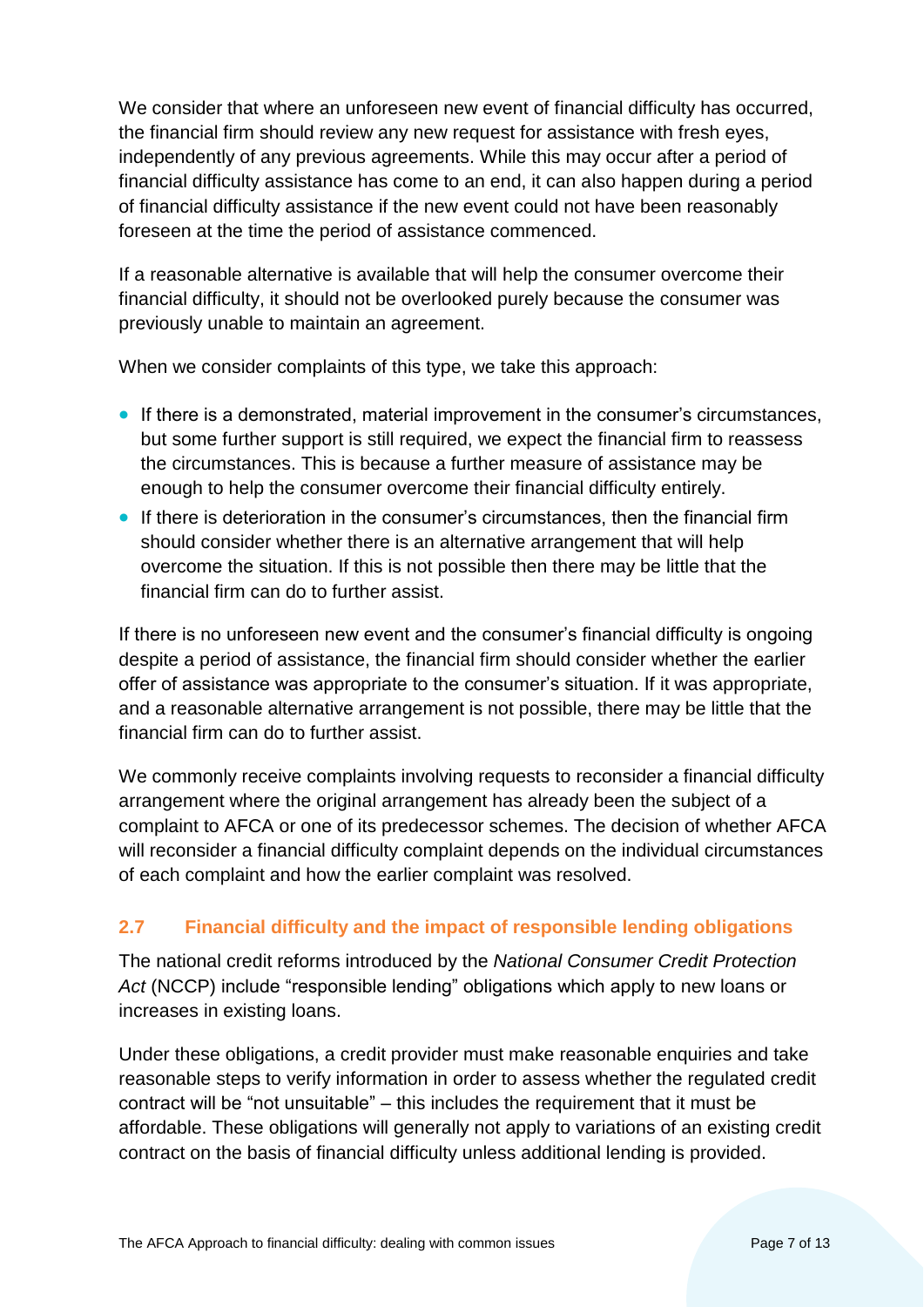However, any repayments under a contract variation should still be affordable to the individual.

ASIC's Information Sheet 105, released in December 2010, explains this in more detail.

# <span id="page-7-0"></span>**2.8 When there is a shortfall**

Sometimes the sale of the security property will result in a shortfall debt owed by the consumer. When a consumer is seeking to repay a shortfall, but is unable to do so immediately, the financial firm has an obligation under the Code of Banking Practice, the Customer Owned Banking Code of Practice and good industry practice to work with the consumer. The financial firm may wish to do this in consultation with their Lenders' Mortgage Insurer (LMI).

It is important the financial firm forms its own view on any repayment proposal. Although a lender may consult with its LMI, the financial firm should come to its own decision about the consumer's ability to repay the loan or it may fail to give real and genuine consideration to an appropriate variation.

It is in the interests of all parties to resolve these matters as soon as possible. Where a shortfall debt is unsecured, it is our view that any repayment arrangement should aim to see the debt repaid within the short-term to medium-term; for example, within five to seven years.

## <span id="page-7-1"></span>**2.9 Where a financial firm has obtained default judgment**

In the event that a consumer defaults on their loan obligations, a financial firm will generally be entitled to take action to recover the debt. Recovery action can include legal proceedings, which may result in the financial firm obtaining default judgment against the consumer for possession of a security property and/or repayment of the debt. This applies both to loans secured by property and to loans that are unsecured.

If the consumer subsequently requests the financial firm to suspend enforcement of the default judgment, we expect the financial firm to review and genuinely consider the consumer's request. This only applies to a default judgment, and not a judgment given after a Court has considered the merits of the case.

It may be appropriate for the financial firm to agree to suspend (stay) enforcement of a default judgment where the consumer is actively taking steps to address the debt and is seeking additional time to:

- sell the security property themselves within a reasonable time
- finalise a refinance of the amount owed
- organise their affairs, if they are suffering from personal (as distinct from financial) hardship, or
- apply to the Court to have the default judgment set aside.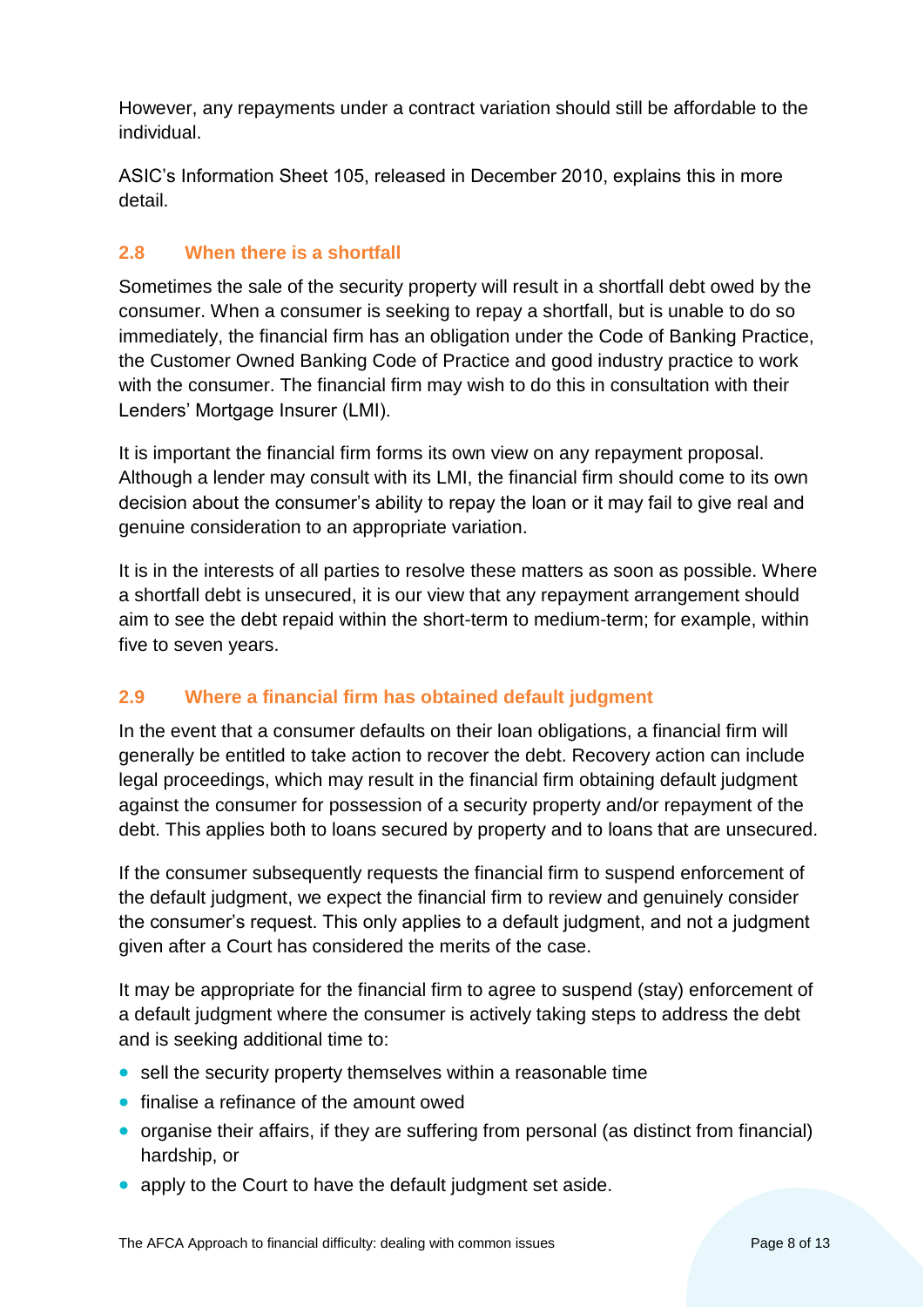Where we receive a complaint that a financial firm has declined a consumer's request to suspend enforcement of a default judgment, we will expect the consumer to demonstrate good faith towards achieving one of the outcomes listed above. This includes providing documents showing the steps that they have taken to date, for example a copy of an agency sale agreement if they are intending to sell the property, or a copy of their loan approval if they are refinancing with another lender.

We will determine the appropriate stay period, taking into account the circumstances of each case and the interests of both the consumer and the financial firm.

It is important to be aware that we cannot set aside or interfere with a default judgment. This means, for example, that once there is a default judgment it is too late for a consumer to request a contract variation on the grounds of financial hardship, such as a payment arrangement. In addition, where the financial firm has already enforced the default judgment or warrant of possession and has taken possession of the security property, we are unable to intervene. This is because the consumer cannot request a suspension of orders which have already been enforced.

# <span id="page-8-0"></span>3 Context

The case studies below are based on determinations by one of AFCA's predecessor schemes, the Financial Ombudsman Service. While previous determinations (by AFCA or by its predecessor schemes) are not binding precedents, where relevant they will inform AFCA's approach to an issue.

# <span id="page-8-1"></span>**3.1 Case studies**

# **Case 1: Repeat requests for assistance**

A complaint was brought to FOS by a husband and wife – Jim and Angela – who held an investment loan with the financial firm. Jim suffered a heart attack and was unable to make repayments for several months. When he returned to work his income was reduced as his role had changed. Jim was not able to pay the arrears and sought assistance from the financial firm. The arrears were capitalised and the couple were able to continue to make ongoing repayments.

A year later, Angela was in a car accident and they had to rely only on Jim's income. When they fell behind in payments again, the financial firm commenced recovery action even though the couple had advised it of Angela's accident.

In the telephone conciliation conference FOS noted that the second request for assistance arose out of a new and unforeseen event and therefore the financial firm should consider Jim and Angela's second request for assistance with fresh eyes. The financial firm agreed to provide three months for the couple to finalise an insurance claim and determine whether the change in their combined circumstances would enable them to recommence repayments to the loan in the future. If, after a period of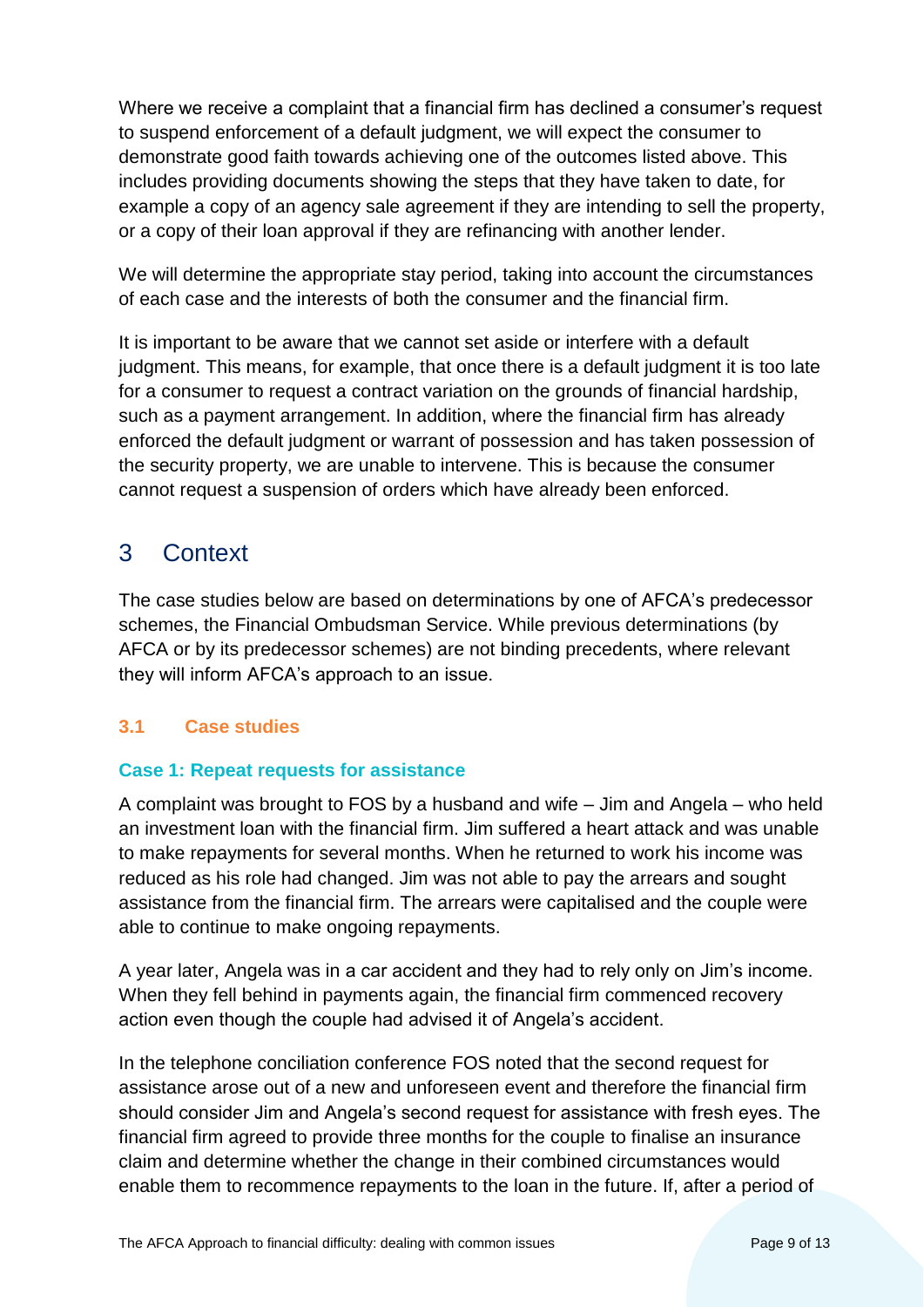time, the couple felt that they would be able to recommence payments to the loan, the financial firm agreed to explore how the arrears could be repaid, either by varying the loan or some other means.

If Jim and Angela considered that their circumstances would not enable repayments to recommence to the loan, the financial firm also agreed to offer a reasonable period of time for them to sell the investment property.

#### **Case 2: Shortfall**

Julia had purchased a number of investment properties. Her financial position changed and she experienced difficulty paying the difference between the rental incomes received and the repayments required on the loans. This caused the loans to fall into arrears. Julia considered that as this was a long-term change to her financial position, the investment properties would need to be sold to reduce the debt owed to the financial firm.

While trying to sell the properties, Julia learnt that the local property market had changed and the properties could not be sold for anywhere near their original purchase price. It was clear to her and the financial firm that the sales would result in a shortfall.

FOS conducted a telephone conciliation conference and the parties reached an agreement on a timeframe for sale and a repayment amount that Julia could sustain both prior to and after the sale of the investment properties. The financial firm also agreed to restructure the residual shortfall debt from the sale of the investment properties so that it could be repaid at the rate the parties agreed Julia could afford. By working together, Julia and the financial firm were able to overcome a highly uncertain situation, and the outcome was an agreement that worked for both parties.

## **Case 3: Factors that would not influence variation**

Dave had been through a period of financial hardship and was seriously behind on his repayments. In spite of this, he had managed to start making his loan repayments again for four months.

He tried to clear the arrears by getting his superannuation released early. However, his request was declined. When Dave told the lender about this, they sent him a final demand notice for the full arrears which were sitting at more than \$22,000. The demand notice stated that if Dave did not pay the arrears, enforcement action would start.

Dave approached FOS for help. He wanted the arrears to be added to the balance of the loan, so he could continue making minimum monthly payments.

We gave the financial firm the chance to offer an arrangement that would settle the complaint. However, they believed that Dave would not be able to meet the payments going forward. As a result, it didn't put forward an offer.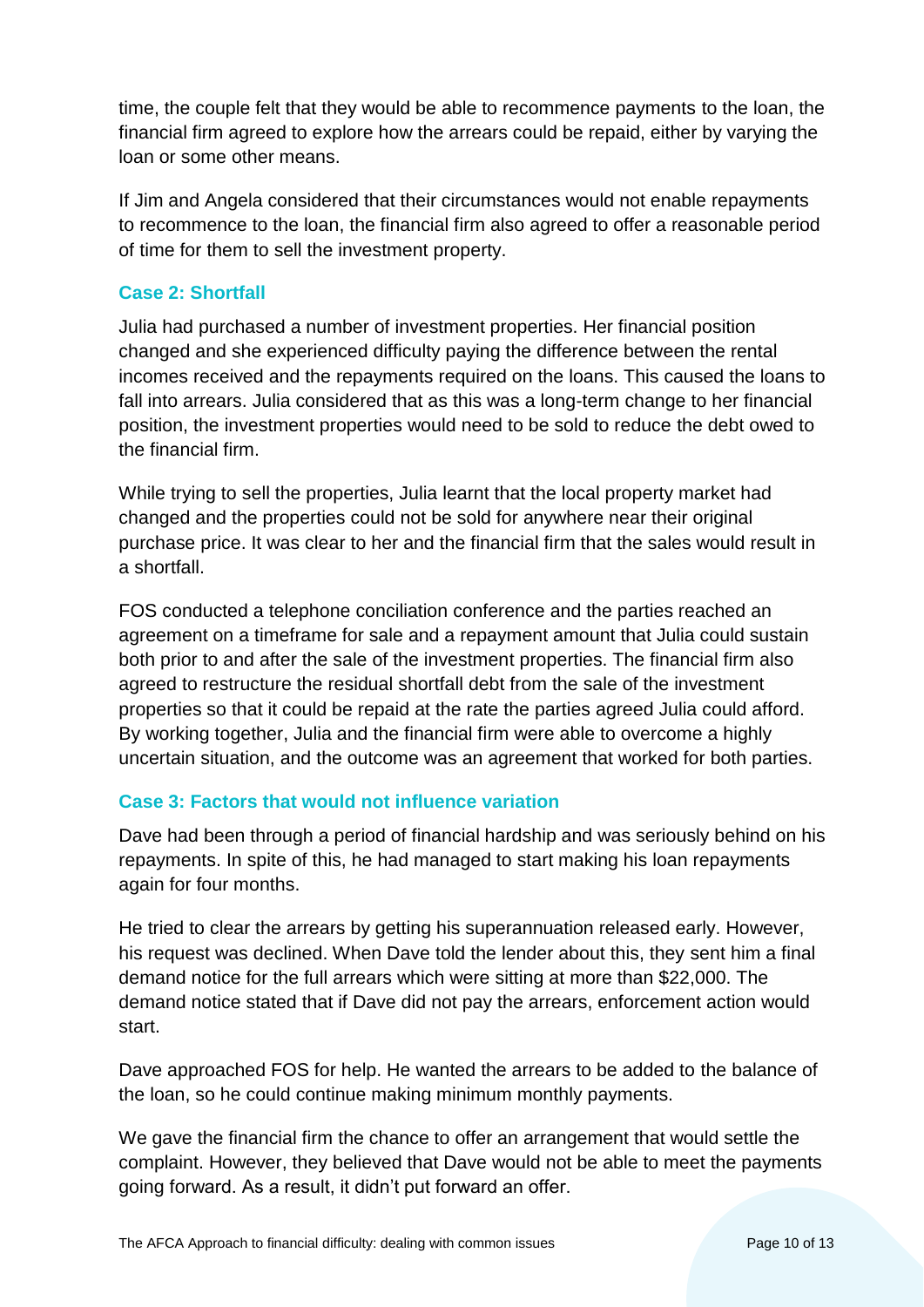We asked Dave to complete a statement of financial position. This showed us that he could meet the minimum monthly payments if the arrears were added to the loan. In view of this, we made a preliminary assessment as follows to resolve the complaint:

- Dave would need to make increased payments of approximately \$1,700 a month for six months. This is what the minimum payment would be if the arrears were to be added to the balance of the loan.
- If Dave was able to do this, the arrears would then be added onto the balance of the loan.
- The financial firm did not accept our preliminary assessment. They stated that:
	- > Dave was no longer living in the property
	- > the loan to value ratio was too high
	- > they would be in breach of their responsible lending obligations if they were to accept the variation. The lender argued that Dave had not shown that he could afford the repayments, even though he was already maintaining the minimum payments required, and
	- > they had already granted hardship assistance in the past.

We found that the above factors were not relevant to assessing a hardship request and we issued a decision that the lender vary the contract in line with our preliminary assessment.

## <span id="page-10-0"></span>**3.2 References**

#### **Definitions**

| <b>Term</b>           | <b>Definition</b>                                                                                                                        |
|-----------------------|------------------------------------------------------------------------------------------------------------------------------------------|
| <b>CBP</b>            | Code of Banking Practice                                                                                                                 |
| Complaint             | A complaint lodged at AFCA by a Complainant about the actions of their<br>financial firm                                                 |
| Consumer              | An individual or small business owner who uses the services provided by<br>a financial firm                                              |
| Credit contract       | A credit facility provided to an individual or small business which may<br>include a consumer credit contract                            |
| Financial difficulty  | A consumer may experience financial difficulty if they are unexpectedly<br>unable to meet the repayment obligations on a credit contract |
| <b>Financial firm</b> | A bank or credit provider who is a Member of AFCA                                                                                        |
| LMI                   | Lender's Mortgage Insurer                                                                                                                |
| <b>NCC</b>            | <b>National Credit Code</b>                                                                                                              |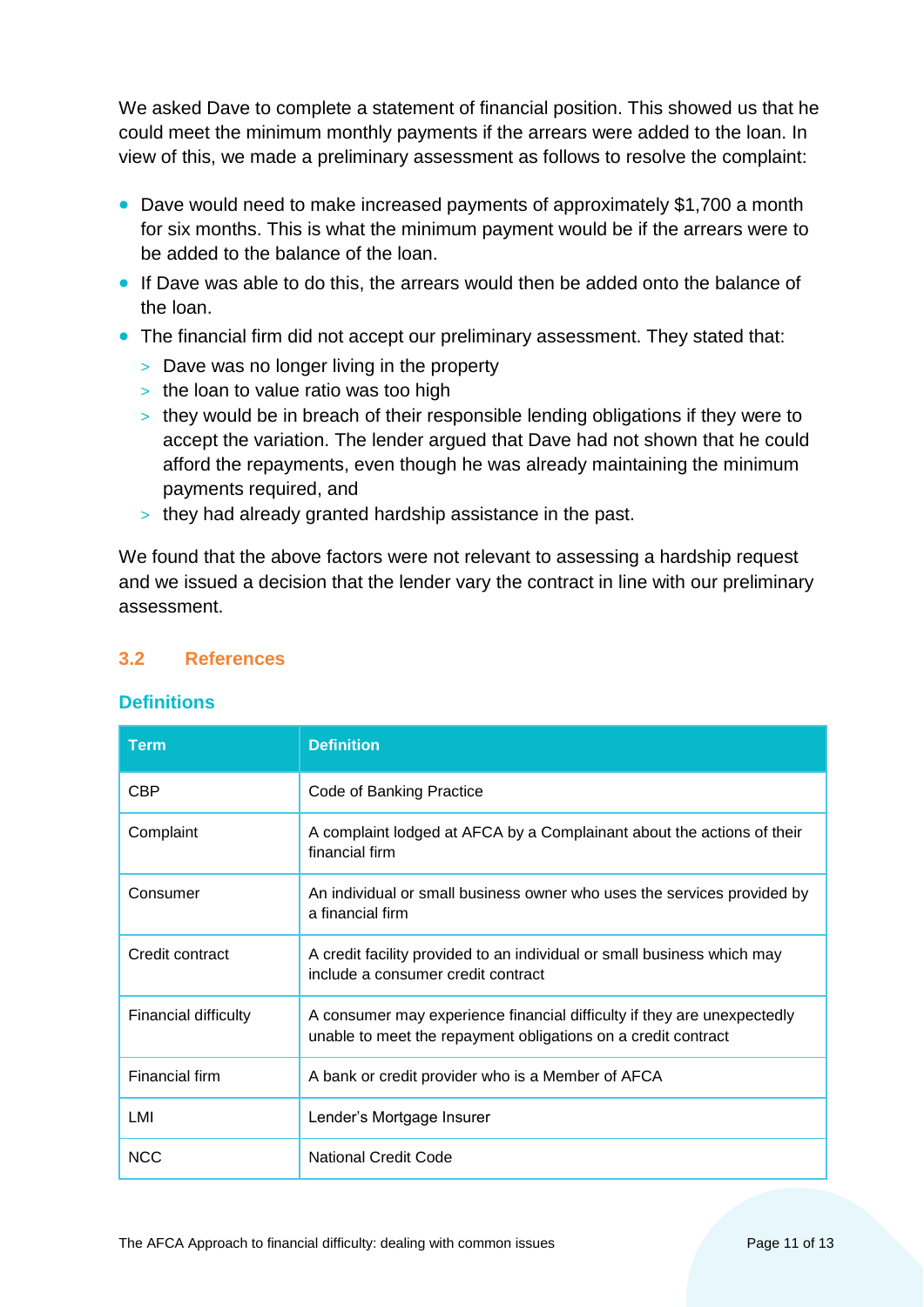| <b>Term</b> | <b>Definition</b>                                                                                                                    |
|-------------|--------------------------------------------------------------------------------------------------------------------------------------|
| SOFP        | Statement of financial position is used to provide current and accurate<br>details of all aspects of a consumer's financial position |

# **Useful links**

This document is one of a series we have produced about financial difficulty. We have also created documents which cover:

- how AFCA approaches financial difficulty, taking into consideration legal principles, industry codes and good industry practice
- our power to vary credit contracts
- working together to find solutions
- early release of superannuation.

All five documents can be found on the AFCA website<sup>1</sup>.

The following sites provide useful information to help people experiencing financial difficulty:

| <b>Document</b>                           | <b>Title / Link</b>                                                                               |
|-------------------------------------------|---------------------------------------------------------------------------------------------------|
| <b>MoneySmart</b>                         | Australian Securities and Investments Commission's MoneySmart<br>website<br>www.moneysmart.gov.au |
| Doing it tough                            | Australian Bankers' Association 'Doing it tough' website<br>www.doingittough.info                 |
| <b>Financial Counselling</b><br>Australia | www.financialcounsellingaustralia.org.au                                                          |

#### The following Codes of Practice were referred to in this approach document:

| <b>Document</b>                                          | <b>Title / Link</b>   |
|----------------------------------------------------------|-----------------------|
| <b>Code of Banking Practice</b>                          | http://bit.ly/291ZkqN |
| <b>Customer Owned Banking</b><br><b>Code of Practice</b> | http://bit.ly/28Zy6i1 |

The National Credit Code (NCC) is included as Schedule 1 to the *[National Consumer](http://bit.ly/28ZokuH)  [Credit Protection Act](http://bit.ly/28ZokuH) 2009* (Cth) (NCCP) which can be viewed here:

The AFCA Approach to financial difficulty: dealing with common issues Page 12 of 13

 $\overline{a}$ <sup>1</sup> www.afca.org.au/approach